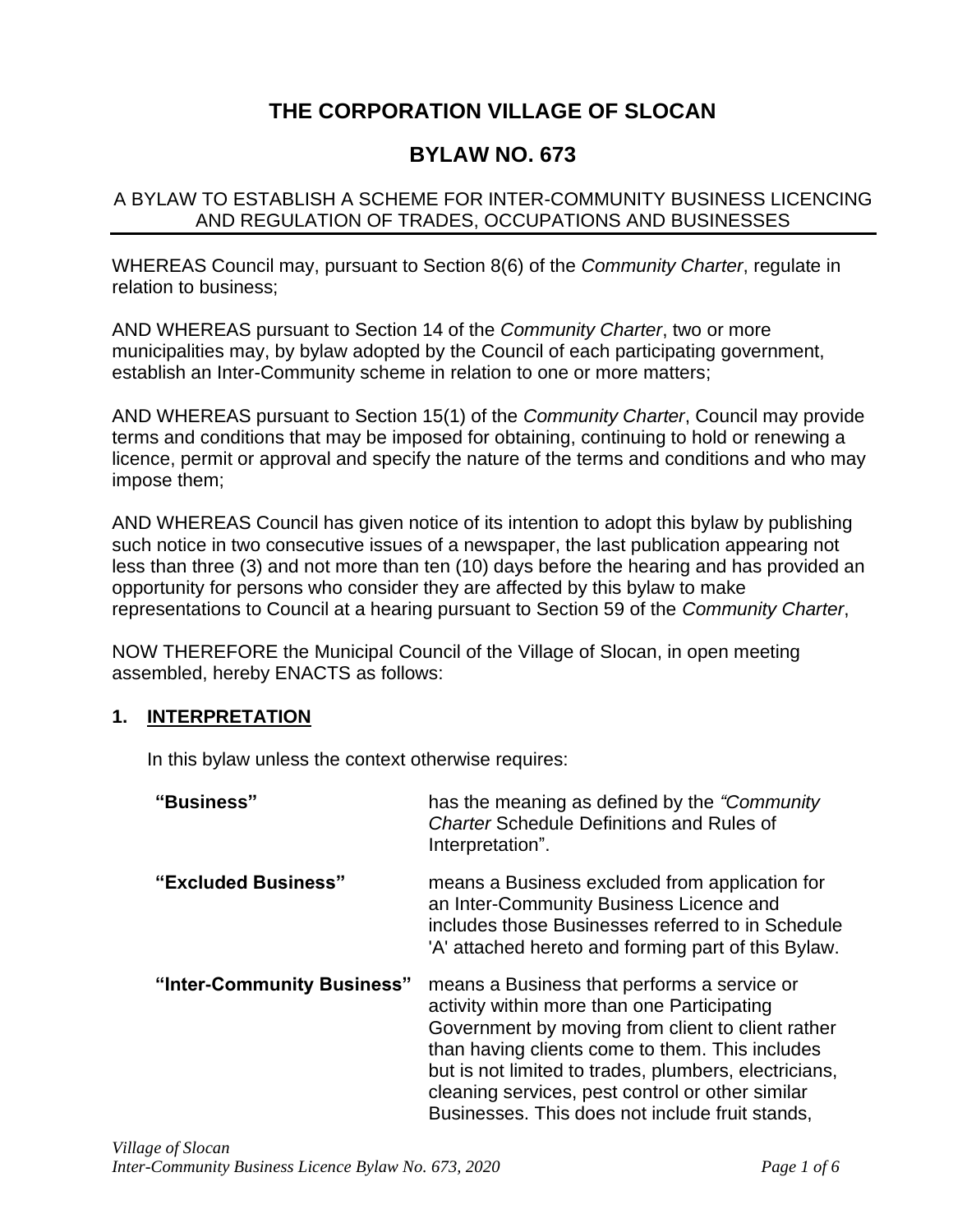|                                       | flea markets, trade shows or other similar<br>businesses.                                                                                                                                                                                                                       |
|---------------------------------------|---------------------------------------------------------------------------------------------------------------------------------------------------------------------------------------------------------------------------------------------------------------------------------|
| "Inter-Community Business<br>Licence" | means a Business Licence which authorizes Inter-<br>Community Business to be carried on within the<br>boundaries of any or all of the Participating<br>Governments in accordance with this Bylaw and<br>will be in addition to a Standard Business Licence.                     |
| "Standard Business Licence"           | means a licence or permit, other than an Inter-<br>Community Business Licence, issued by a<br>Participating Government that authorizes a<br>Business to be carried on within the jurisdictional<br>boundaries of that Participating Government.                                 |
| "Participating Government"            | means communities located in the Kootenay<br>Region of BC that have adopted this Inter-<br><b>Community Business Licence Bylaw.</b>                                                                                                                                             |
| "Person"                              | has the meaning ascribed to it by the<br>Interpretation Act.                                                                                                                                                                                                                    |
| "Premise"                             | means a fixed or permanent location where the<br>applicant ordinarily carries on Business.                                                                                                                                                                                      |
| "Principal Government"                | means the Participating Government where a<br>Business is physically located, or has a Premise,<br>or, where the licensee does not maintain a<br>Premise in any of the Participating Governments,<br>the Government that issues the Inter-Community<br><b>Business Licence.</b> |

#### **2. REGULATION**

- a) Subject to Section (c) and (e), a person who has obtained an Inter-Community Business Licence may carry on business within a Participating Government for the term authorized by the Inter-Community Business Licence without obtaining a Standard Business Licence in the other Participating Governments.
- b) A Participating Government may issue an Inter-Community Business Licence to an applicant for an Inter-Community Business Licence provided the Business type is an Inter-Community Business and is not an Excluded Business, the applicant has a valid Business Licence issued by that Participating Government, and the applicant meets the requirements of this Bylaw.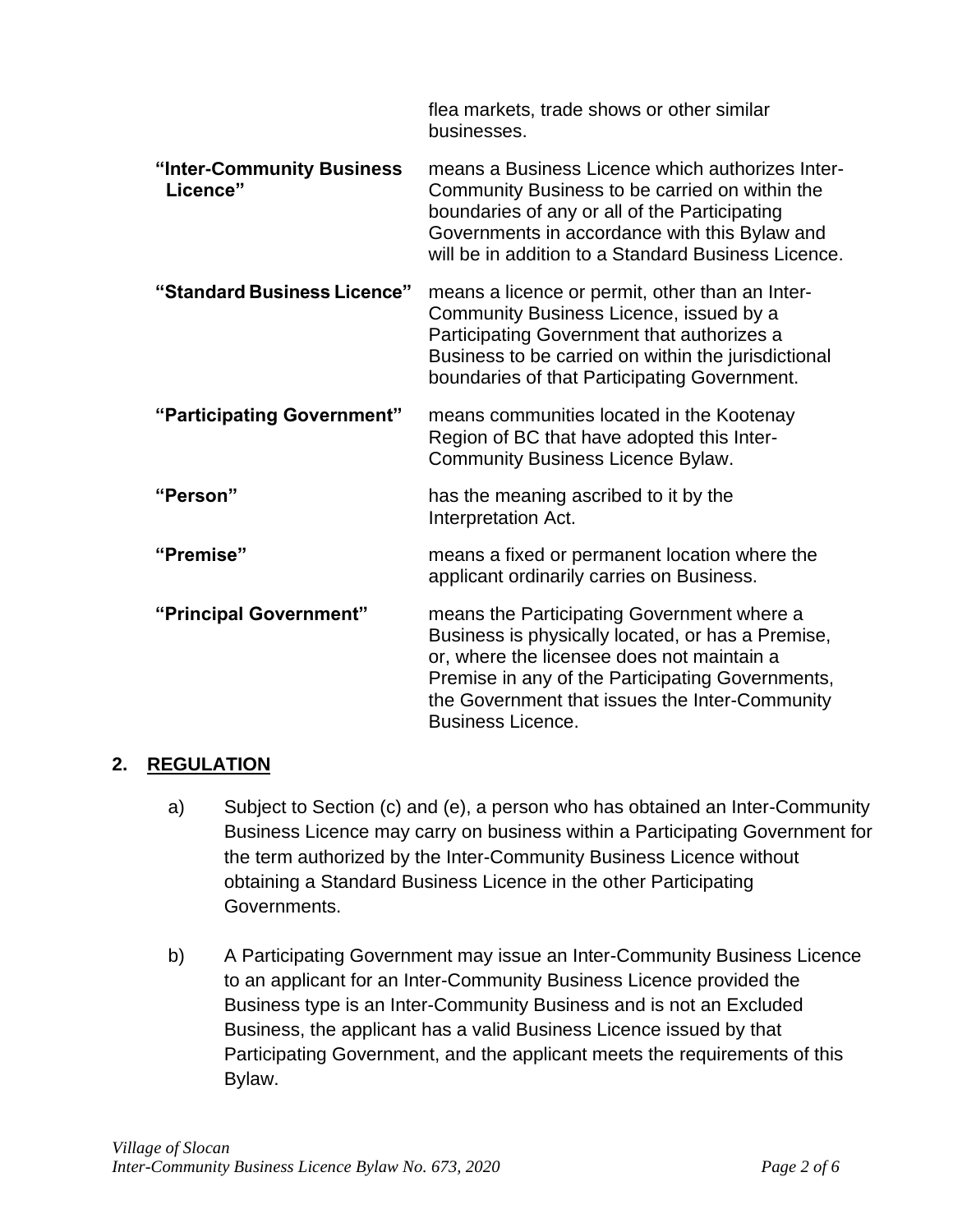- c) A person holding an Inter-Community Business Licence must comply with all other regulations and bylaws of the Participating Government in which they are carrying on Business.
- d) A Business that operates under an Inter-Community Business Licence in more than one Participating Government shall only apply for an Inter-Community Business Licence from the Participating Government in which they maintain a Premise.
- e) Notwithstanding the issuance of an Inter-Community Business Licence, every person who carries on, maintains, owns or operates, within a Participating Government, any profession, business, trade, occupation, calling, undertaking or thing in or from more than one branch, office, place, premise or store shall obtain a separate Standard Business Licence for each branch, office, place, premise or store. And further, notwithstanding Sections (b), (c), and (d), the Participating Governments agree that where an applicant for an Inter-Community Business Licence:
	- i. does not maintain Premises in any of the Participating Governments, then the applicant may apply at any one of them; or
	- ii. maintains a Premise in more than one of the Participating Governments, the applicant must apply at one of the Participating Governments where they maintain a Premise.

# **3. FEES**

- a) The fee for an Inter-Community Business Licence is \$100 and shall be paid in full at the time of application and will be retained by the Participating Government that issues the licence.
- b) The fee for an Inter-Community Business Licence is separate and additional to any Business Licence fee that may be required.
- c) The annual Inter-Community Business Licence fees prescribed in this bylaw may be reduced pro-rate in respect of any person who becomes liable to be licensed AFTER the commencement of the licence period, on the same basis as the municipal business licence.

#### **4. APPLICATION**

a) Every Inter-Community Business Licence shall be issued on a standard form provided for that purpose, as agreed upon from time to time by the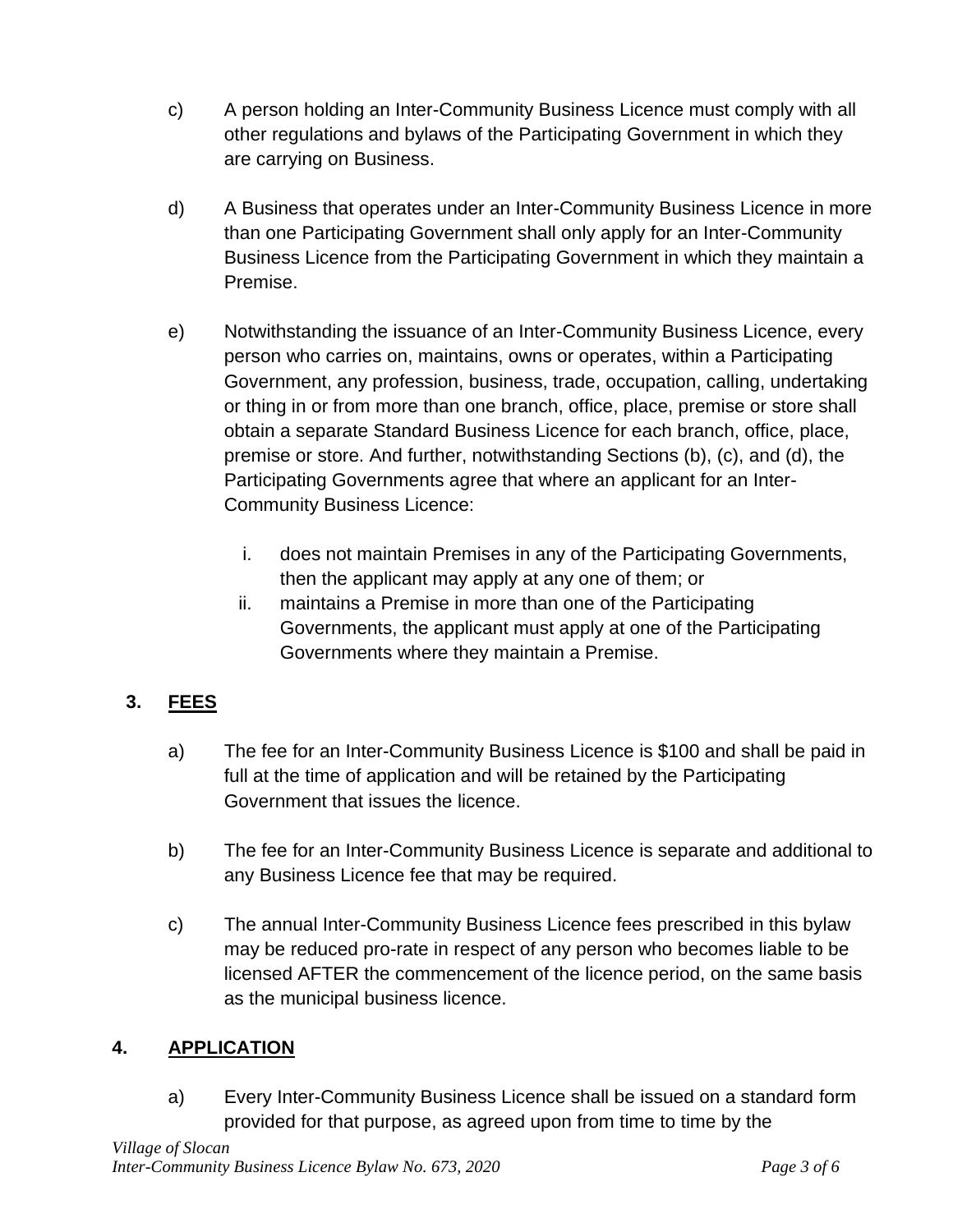Participating Governments and including, as a minimum, the following information:

- i. Disclosing the nature and character of the profession, business, trade, occupation, calling, undertaking or thing to be carried on, maintained, owned or operated by the applicant;
- ii. Declaring the mailing address and contact information for such profession, business, trade, occupation, calling, undertaking or thing;
- iii. Declaring the number of persons engaged or occupied in such profession, business, trade, occupation, calling, undertaking or thing;
- iv. Disclosing the number of distinctive lines of goods sold or offered for sale;
- v. Including any other information concerning the profession, business, trade, occupation, calling, undertaking or thing which the Participating Government may require.
- b) Each Participating Government shall provide to all other Participating Governments standardized information regarding the Inter-Community Business Licences issued, by way of at least weekly updates on a shared database [\(www.mobilebusinessregistry.ca\)](http://www.mobilebusinessregistry.ca/) available to all Participating Governments.

## **5. Suspension or Cancellation of an Inter-Community Business Licence**

- a) A Council or Designated Officer or Employee of a Participating Government may exercise the authority of the Principal Government in accordance with Sections 15 and 60 of the *Community Charter* to suspend or cancel an Inter-Community Business Licence. The suspension or cancellation shall be in effect throughout all of the Participating Governments and it shall be unlawful for the holder to carry on the Business authorized by the Inter-Community Business Licence in any Participating Governments for the period of the suspension or cancellation.
- b) Before suspending or canceling an Inter-Community Business Licence under Section 6(a), the Participating Government must give the licence holder notice of the proposed action and must inform the licence holder of their right to be heard.
	- i. If the licence holder wishes to exercise this right, the Participating Government shall communicate in writing to the licence holder and Principal Government that issued the Inter-Community Business Licence, together with such documentary evidence of the reasons for suspension or cancellation as may be available and the request to be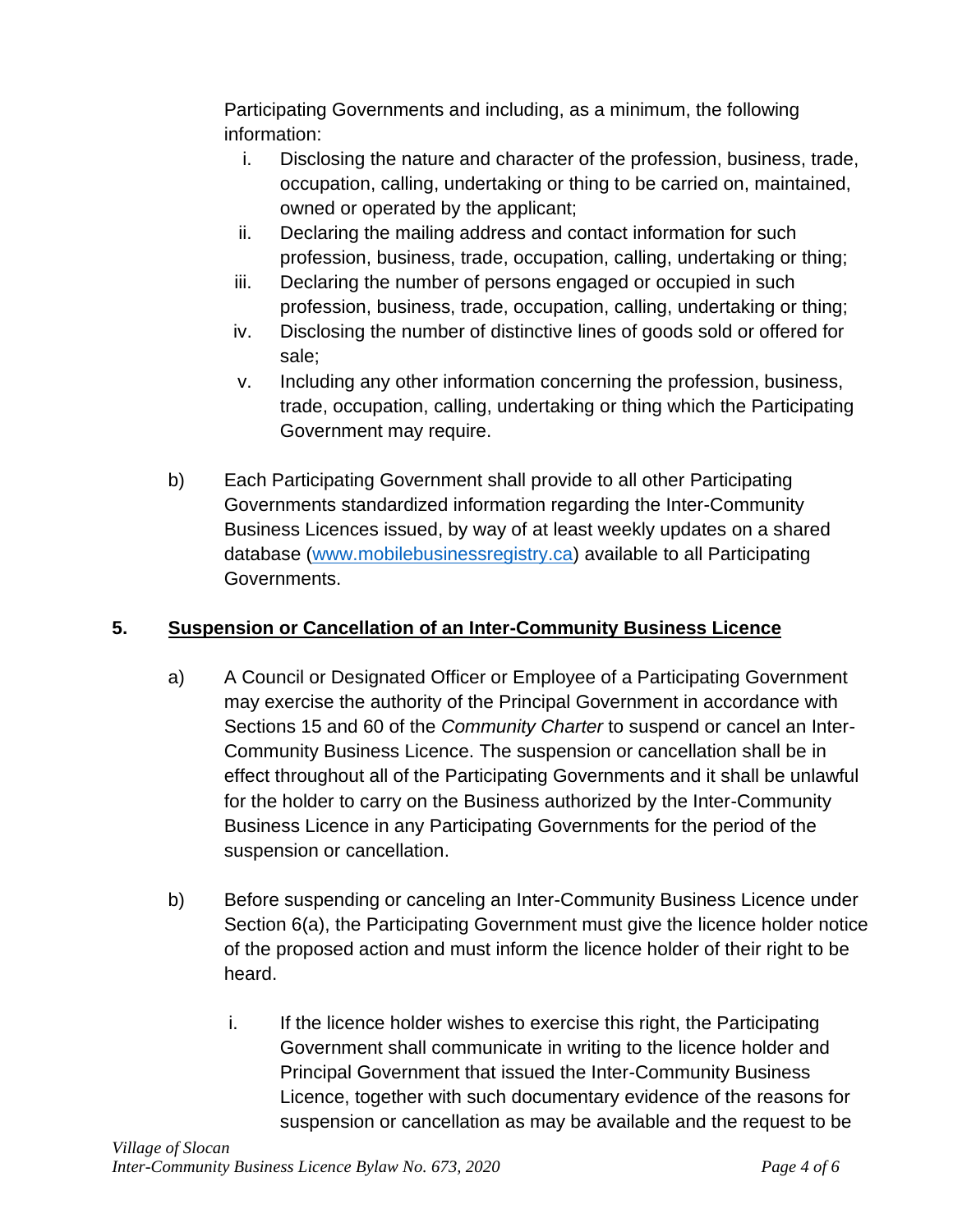heard. Such Principal Government shall then, as soon thereafter as reasonably possible, provide the Licence Holder an opportunity to address their respective Council who will then consider whether to suspend or cancel the Inter-Community Business Licence.

- ii. If the licence holder does not exercise their right to be heard, the Participating Government may suspend or cancel the Inter-Community Business Licence in accordance with Section 6(a).
- c) Any conduct by a licence holder resulting in a hearing made under Section 6(b)(i) shall be considered by the Council of the Principal Government as though it happened within the jurisdiction of the Principal Government.
- d) A decision by a Principal Government or Participating Government to cancel or suspend an Inter-Community Business Licence under Section 6 (b) shall be honoured by all Participating Governments.
- e) Nothing in this Bylaw impedes the authority of a Participating Government to suspend or cancel any Business Licence issued by that Government, or to enact regulations in respect of any class of Business Licence in accordance with Section 15 of the *Community Charter* and amendments thereto.

#### **6. MISCELLANEOUS**

a) A Participating Government may, by notice in writing to each of the other Participating Governments, withdraw from the Inter-Community Business Licence scheme established by this Bylaw.

Notice must:

- i. Set out the date on which the withdrawing Government will no longer recognize the validity within its boundaries of business licences issued pursuant to this Bylaw, which date must be at least six months from the date of the notice; and
- ii. Include a certified copy of the Bylaw authorizing the withdrawal.
- b) An Inter-Community Business Licence issued prior to the effective date of the withdrawal shall, until it expires, remain valid within the boundaries of the withdrawing Government.